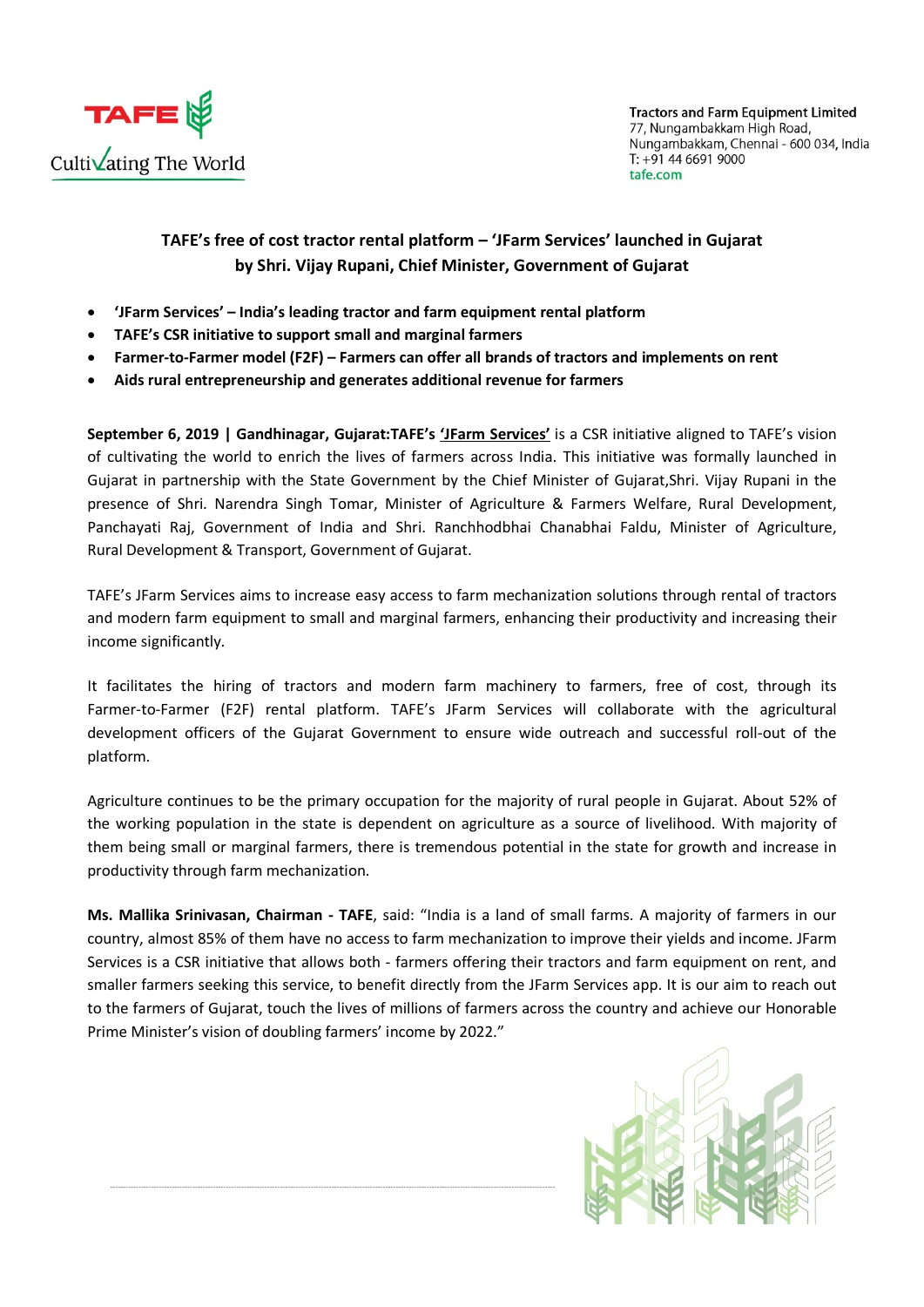The JFarm Services App will connect tractor owners and Custom Hiring Centres (CHCs) operated by tractors and equipment owners directly to farmers seeking farm mechanization solutions, thereby facilitating a fair and transparent rental process while focusing on quality, dependability and timely delivery. JFarm Services offers the farmers and renters a wide range of prospects for hiring and renting of farm equipment and connects them directly to negotiate and fulfil their respective requirement. With this pioneering platform, TAFE brings the benefits of the technology-enabled sharing economy to boost the income of farmers.

Mr. T R Kesavan, Group President (Corporate Relations& Alliances) - TAFE, said: "TAFE, in collaboration with the Government of Gujarat, has launched JFarm Services to create sustainable agricultural productivity and growth for the state through the shared economy model. This initiative will support the state in making farm mechanization available to small and marginal farmers. JFarm Services is completely transparent and is free of any hidden charges or commissions."

Farmers can hire tractors and equipment via the JFarm Services Android App or by contacting the toll-free helpline 1800-4-200-100 / 1800-208-4242. The App can be used on low-cost Android phones, is designed to run on very little data and can be used in English and Hindi apart from the various other regional languages. The JFarm Services App is a stellar example of the Digital India initiative, tailored to benefit the Indian agricultural landscape. This service by TAFE will foster digital empowerment of Indian farmers while creating a breed of new rural entrepreneurs and significant job opportunities.

JFarm Services, besides Gujarat, has a presence in states like Rajasthan, Madhya Pradesh, Uttar Pradesh, Bihar, Odisha, Jharkhand, Maharashtra, Karnataka, Andhra Pradesh, Telangana, Tamil Nadu and Assam, and has directly benefitted about 314,000 users resulting in over 825,000 hours in hired farm machinery usage. In a short span of time, JFarm Services has become one of India's largest farm equipment aggregation operators.

## About 'JFarm' and 'JFarm Services':JFarmServices.in

TAFE established JFarm India in Chennai, Tamil Nadu, in 1964 with an objective of empowering farmers with advanced farm technologies to increase farm productivity and meet India's growing food demands. Over the years, JFarm focuses on sustainable agriculture, adapting existing technologies in farming for local farming conditions and sharing this knowledge with farmers. JFarm Services is an initiative by TAFE to increase easy access to farm mechanization solutions through rental of tractors and farm equipment for small and large farms.

Small and marginal farmers, who hold about 85% of the land holdings in India may not be able to afford ownership of tractors or implements. JFarm Services bridges this gap by connecting these farmers with tractor and equipment owners through its Farmer-2-Farmer platform. Farmers can explore and book nearby equipment through JFarm Services Android App ORToll-free helpline: 1800-4-200-100/ 1800-208-4242. This free app connects tractor owners and Custom Hiring Centres (CHCs) operated by tractors and equipment owners directly to farmers seeking farm mechanization solutions, thereby facilitating a fair and transparent rental process while focusing on quality,